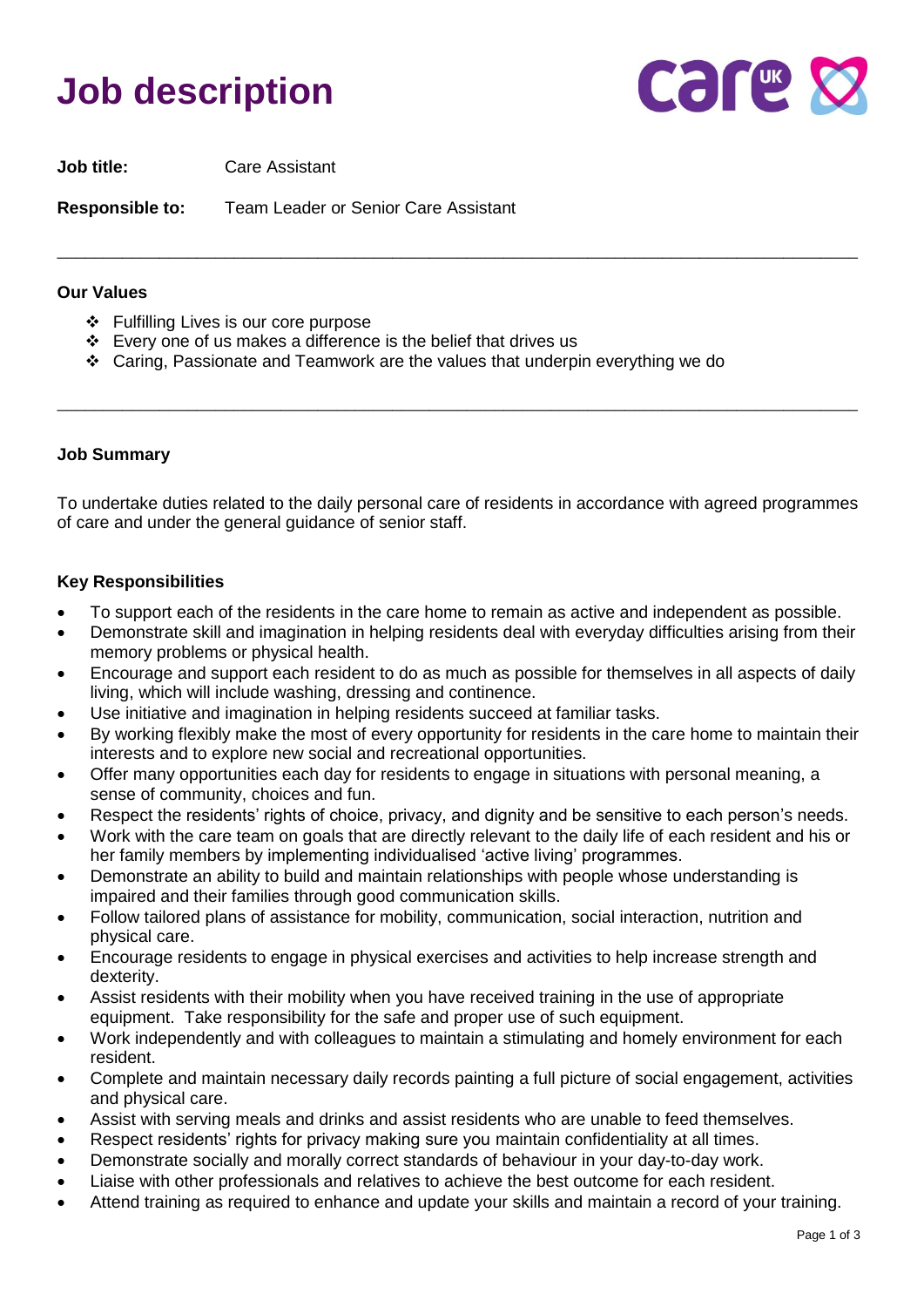• Maintain a safe environment for other colleagues, residents and visitors through an awareness of statutory requirements for fire, health and safety and manual handling policies.

## **Safeguarding of Vulnerable Adults / Mental Capacity Act**

To complete training on Safeguarding of Vulnerable Adults and the Mental Capacity Act and be able to understand and implement SVA and MHA policies and procedures taking responsibility for reporting any safeguarding concerns to the senior person on duty or on-call Regional Director.

# **Health and Safety**

As an employee of Care UK, the post holder has a duty under the Health and Safety at Work Act 1974, to:

- Take reasonable care of the health and safety of themselves and all other persons who may be affected by their acts or omissions at work.
- Co-operate with their employer to ensure compliance with Health and Safety legislation and the Health and Safety policies and procedures of the organisation, not intentionally or recklessly interfere with, or misuse, anything provided in the interests of health, safety, or welfare, in pursuance of any of the relevant statutory provisions.
- To ensure that adequate measures are taken to protect the health and safety of all staff including the maintenance and upkeep of a safe environment.

### **Data Protection**

The post holder must at all times respect the confidentiality of information in line with the requirements of the Data Protection Act 2018 and the company's ISO27001 accreditation. This includes, if required to do so, obtain, process and/or use information held on a computer in a fair and lawful way, to hold data only for the specified registered purposes and to use or disclose data only to authorised persons or organisations as instructed.

- ❖ This list of duties and responsibilities is by not exhaustive and the post holder may be required to undertake other relevant and appropriate duties as reasonably required.
- ❖ This job description is subject to regular review and appropriate modification.